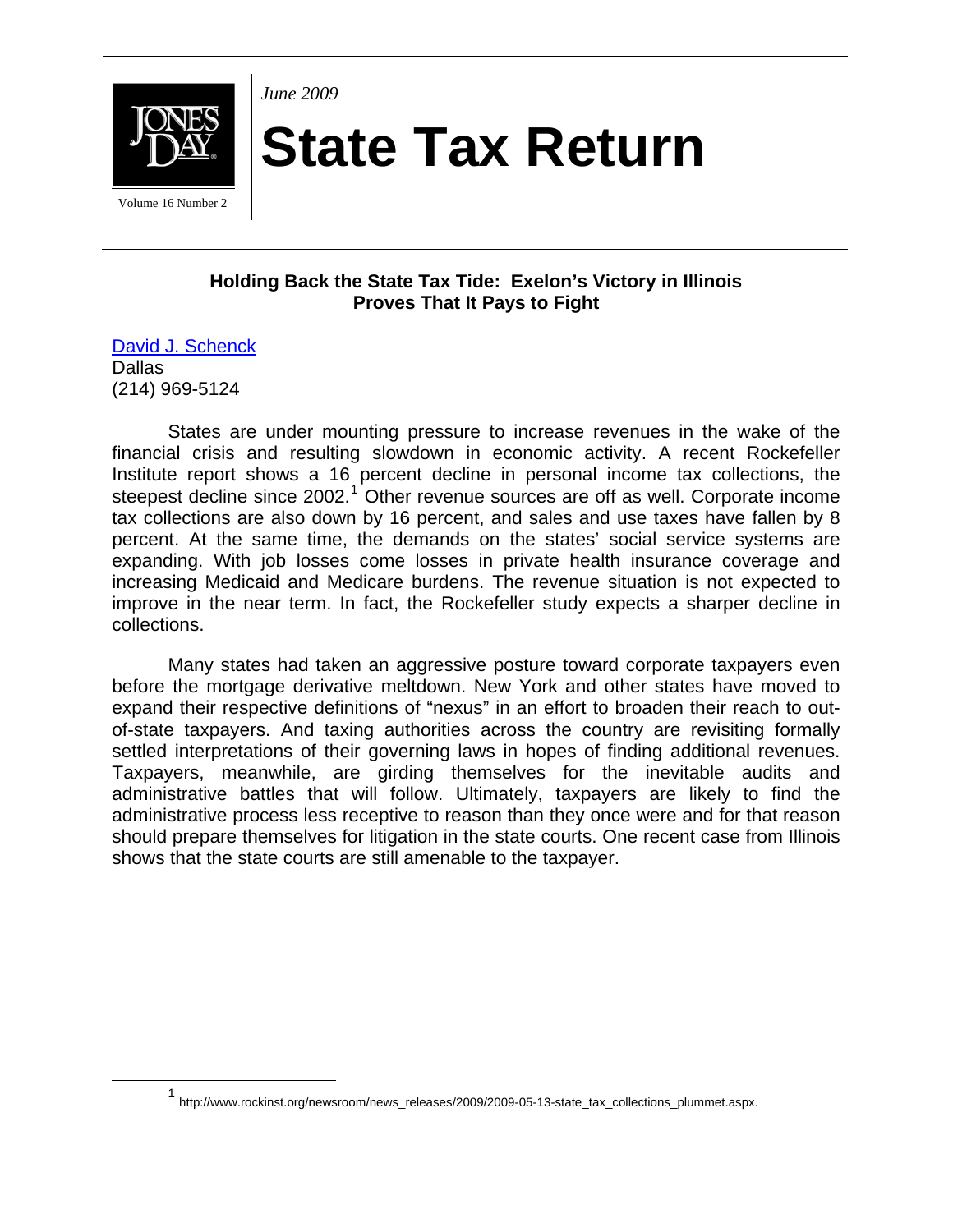Exelon Corporation is the nation's largest electric and gas utility. In 1996, Unicom, an entity later merged into Exelon, filed a return and paid a substantial "personal property tax replacement income tax" imposed by section 201(c) of the Illinois Income Tax Act. Later, Unicom timely filed an amended return claiming approximately \$15 million in offsetting investment tax credits under the same section, which allows such credits to, among others, "retailers." The Department of Revenue denied the credit, reasoning that the statute defined "retailing" as "the sale of tangible personal property or services rendered in conjunction with the sale of tangible consumer goods or commodities." Unicom filed an administrative protest and failed in its argument that electricity qualified as "tangible personal property." Following its succession, Exelon timely challenged the administrative determination in the Illinois appellate courts.

The court of appeals found language in a 1957 Illinois Supreme Court decision to foreclose any argument over whether electricity is tangible. That case, *Farrand Coal Co. v. Halpin*, 10 Ill. 2d 507 (1957), dealt with a coal producer's attempt to avoid a sales tax on the coal it sold to an electric utility on the theory that it was effectively selling energy for resale. In the process of rejecting the argument that the coal company was selling energy rather than coal, the court's opinion also rejected the assertion that "energy," as coal or electricity, had a distinct, tangible quality apart from the material from which it was produced. Relying on this language, the court of appeals affirmed.

Undeterred by an unbroken string of losses, Exelon sought review in the Illinois Supreme Court. The supreme court reversed, finding its discussion of the nature of electricity in *Farrand* to be dictum. Free of the stare decisis burden, the court had little difficulty siding with Exelon on the merits. While the court agreed that, lacking a statutory definition, *Farrand* had properly turned to *Webster's Dictionary* in defining the word "tangible" as something "corporeal" or "capable of being touched," the court agreed with the expert opinion tendered in the administrative process confirming that electricity has a physical corporeal property.

The Illinois Supreme Court's decision is important for several reasons. First, and most directly, the opinion's acceptance of electricity as a tangible commodity for state tax purposes adds Illinois to the growing rank of state courts of last resort that have so held under a variety of statutory settings, including California, Arizona, Alabama, Florida, Tennessee, and Rhode Island. $2$  But perhaps just as important is the example Exelon has set here. By pressing the issue to the Illinois Supreme Court, it has claimed a backwards-looking tax credit, brought Illinois law into line with the law in other states, and established a potentially important precedent.

<span id="page-1-0"></span><sup>2</sup> *Curry v. Alabama Power Co.*, 8 So. 2d 521, 526 (1942); *Tucson Electric Power Co. v. Arizona Dep't of Rev.*, 822 P.2d 498 (Ariz. App. 1991); *Searles Valley Minerals Operations, Inc. v. State Bd. of Equal.*, 72 Cal. Rptr. 3d 857, 862 (2008); *Narragansett Elec. Co. v. Carbone*, 898 A.2d 87, 97-98 (R.I. 2006); *Davis v. Gulf Power Corp.*, 799 So. 2d 298, 300 (Fla. App. 2001); *Texas Eastern Trans. Corp. v. Benson*, 480 S.W. 2d 905, 908 (Tenn. 1972). *But see Mynsberge v. Dep't of State Revenue*, 716 N.E.2d 629 (Ind. Tax Ct. 1999).